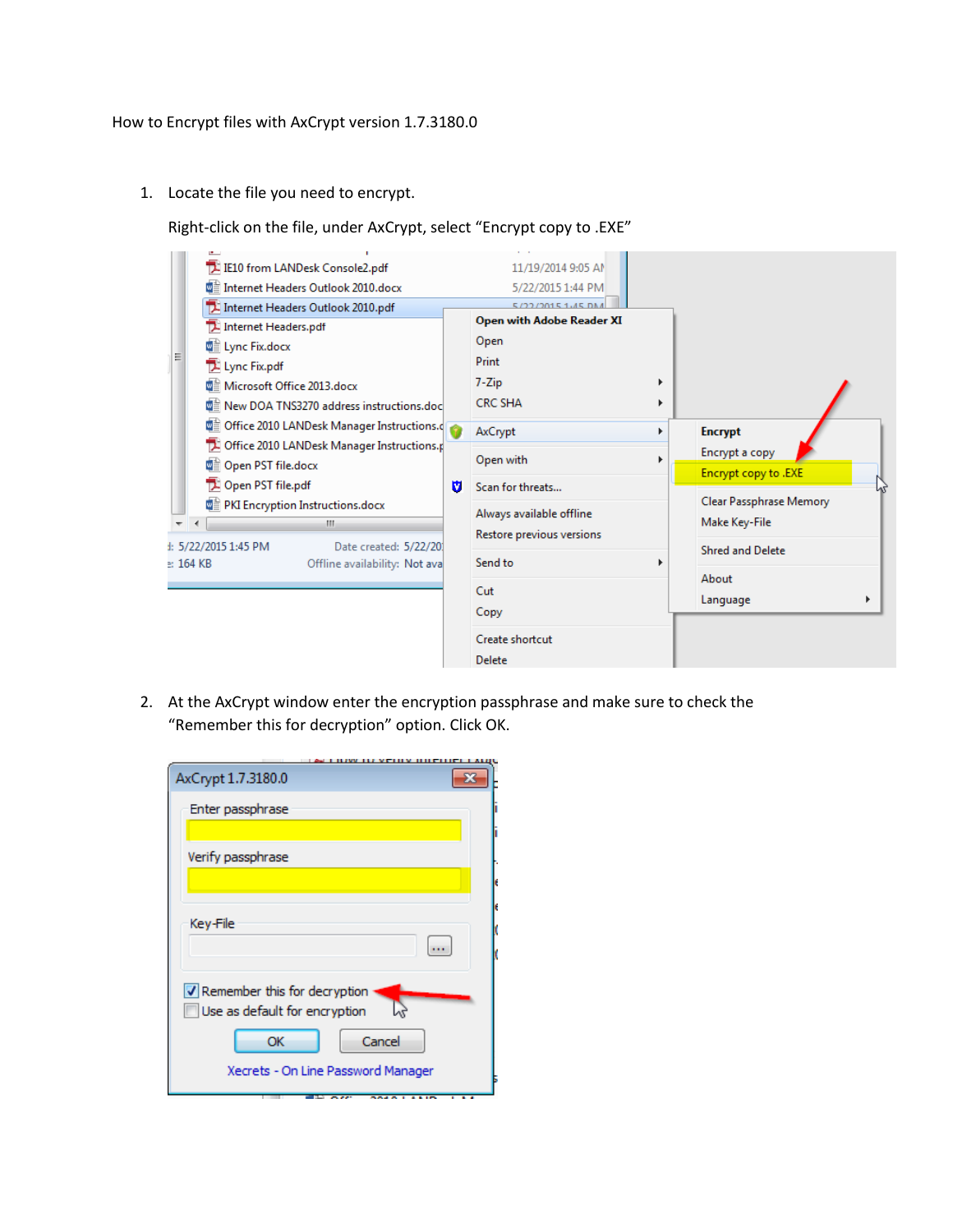You will have to provide this encryption passphrase to the recipient in a secure manner (via phone call or instant messenger) but not in the same email where the encrypted file is being sent.

3. An encrypted file will be created in the same location of the original file.



4. In order to email the encrypted file, you will have to change the .exe extension, since G-mail does not allow attaching .exe files to emails.

Right-click the file and select "Rename" and change the last 2 letters "xe" to underscores "\_\_"



You will receive the warning message below, click "Yes"

|       |                             | How to verify Internet Explorer version-pdf.e_                                                              |  |
|-------|-----------------------------|-------------------------------------------------------------------------------------------------------------|--|
|       |                             | WE How to verify U Drive Configuration.docx                                                                 |  |
|       | Rename                      |                                                                                                             |  |
| ia.g  |                             | If you change a file name extension, the file might become unusable.<br>Are you sure you want to change it? |  |
| iia.c |                             | Yes<br>No                                                                                                   |  |
|       | <b>Coverings-nac04)</b> (V) | <b>™≣⊢Lync гіх.uocx</b><br>control. Plan or old                                                             |  |

Your encrypted file will look like this



This file is now ready to be emailed.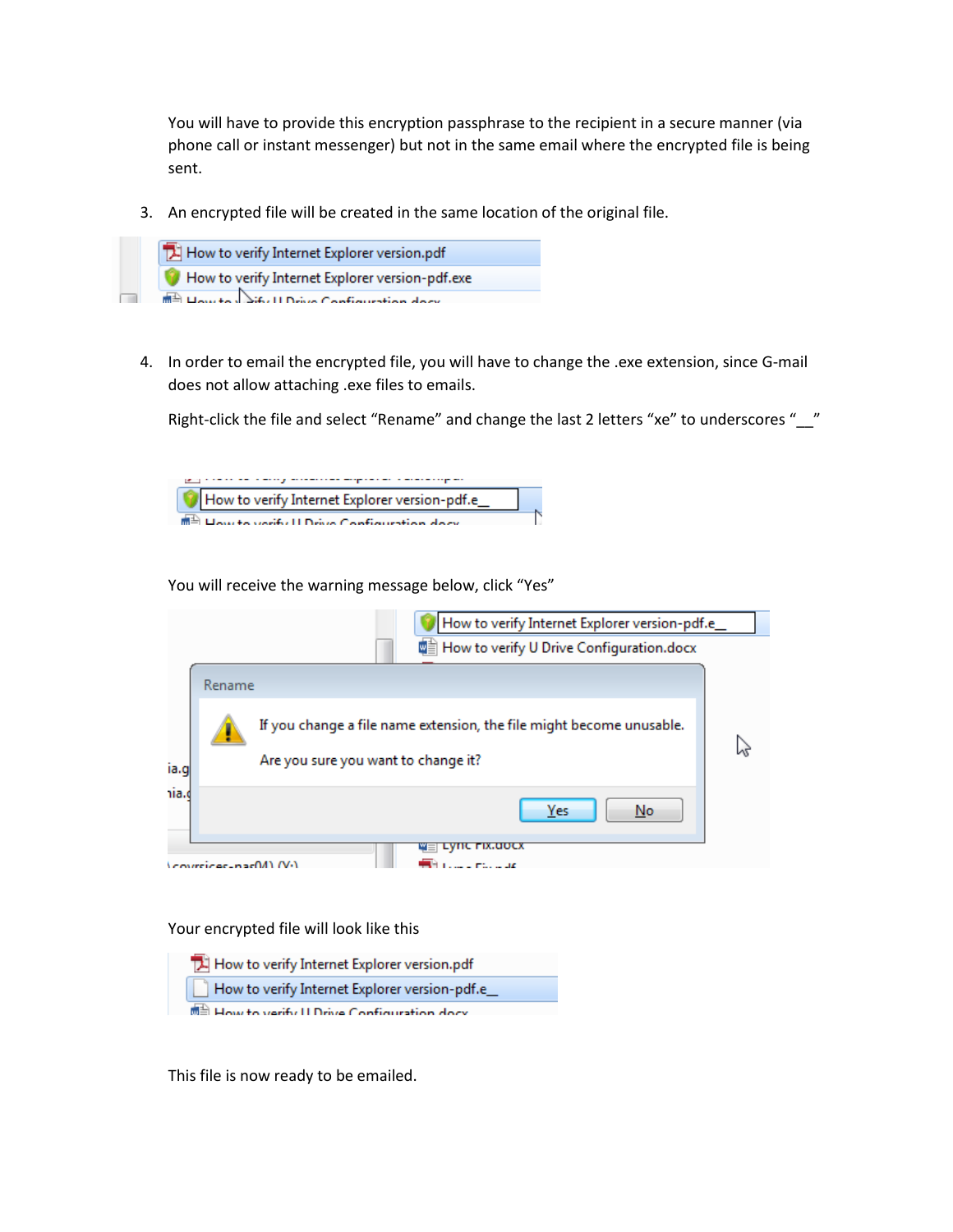Remember G-mail has an attachment file size limitation, if you need to email files larger than 10MB then you will have to use the VITA Share Large File Transfer system.

The recipient will have to follow these instructions to bring the file to the original .exe extension and be able to decrypt and open the file.

- 1. Upon receiving the email with the encrypted file, the recipient will need to save the attachment to a location on their computer hard drive.
- 2. Make a note of the location path where the file was saved (you will need that on the next step)



- location path where the file was saved.
- 4. Right-click the file and select "Rename"



5. Change the " " for an "xe", at the Rename warning prompt click "YES"